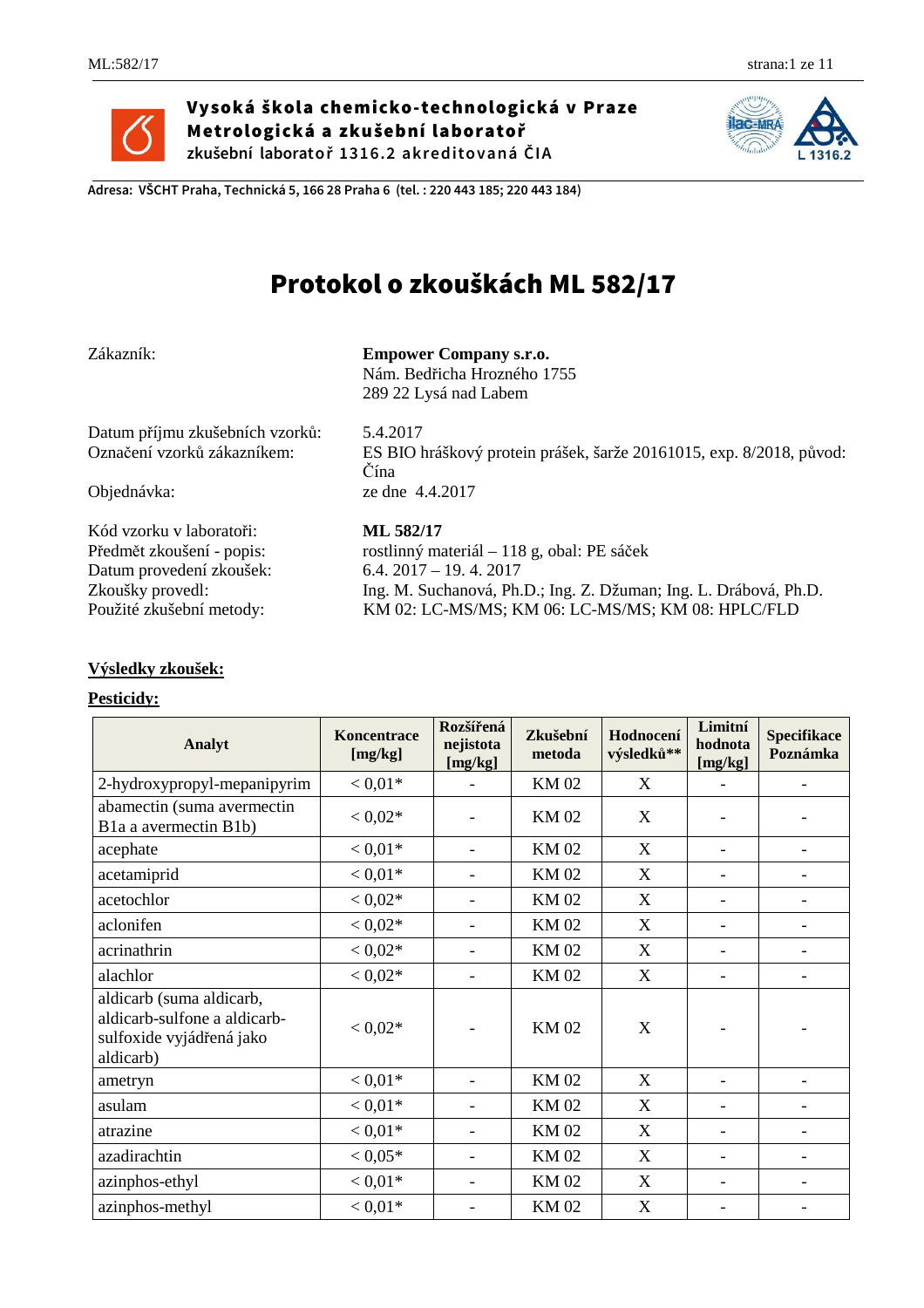| azoxystrobin                                                                        | $< 0.01*$ | $\overline{\phantom{a}}$     | <b>KM02</b> | X                         | $\qquad \qquad \blacksquare$ | $\qquad \qquad -$            |
|-------------------------------------------------------------------------------------|-----------|------------------------------|-------------|---------------------------|------------------------------|------------------------------|
| benalaxyl                                                                           | $< 0.01*$ | $\overline{\phantom{a}}$     | <b>KM02</b> | X                         | $\overline{\phantom{a}}$     | $\overline{\phantom{a}}$     |
| bendiocarb                                                                          | $< 0.01*$ |                              | <b>KM02</b> | $\mathbf X$               |                              | $\overline{\phantom{a}}$     |
| beta-cyfluthrin                                                                     | $< 0.2*$  | $\qquad \qquad \blacksquare$ | <b>KM02</b> | $\mathbf X$               | $\overline{\phantom{0}}$     | $\overline{\phantom{a}}$     |
| bifenthrin                                                                          | $< 0.01*$ | $\overline{\phantom{a}}$     | <b>KM02</b> | X                         | $\qquad \qquad \blacksquare$ | $\qquad \qquad \blacksquare$ |
| bitertanol                                                                          | $< 0.02*$ |                              | <b>KM02</b> | $\boldsymbol{\mathrm{X}}$ |                              | -                            |
| boscalid                                                                            | $< 0.01*$ | $\frac{1}{2}$                | <b>KM02</b> | $\mathbf X$               | $\qquad \qquad \blacksquare$ | $\overline{\phantom{a}}$     |
| bromacil                                                                            | $< 0.01*$ | $\blacksquare$               | <b>KM02</b> | $\mathbf X$               | $\qquad \qquad \blacksquare$ | $\qquad \qquad -$            |
| bromuconazole                                                                       | $< 0.02*$ |                              | <b>KM02</b> | X                         | $\qquad \qquad \blacksquare$ | $\overline{\phantom{a}}$     |
| bupirimate                                                                          | $< 0.01*$ | $\overline{\phantom{a}}$     | <b>KM02</b> | $\mathbf X$               | $\overline{\phantom{a}}$     | $\overline{\phantom{a}}$     |
| buprofezin                                                                          | $< 0.01*$ | $\blacksquare$               | <b>KM02</b> | $\mathbf X$               | $\qquad \qquad -$            | $\overline{\phantom{a}}$     |
| cadusafos                                                                           | $< 0.01*$ | $\overline{\phantom{a}}$     | <b>KM02</b> | $\mathbf X$               | $\qquad \qquad \blacksquare$ | $\qquad \qquad \blacksquare$ |
| carbaryl                                                                            | $< 0.01*$ | $\overline{\phantom{a}}$     | <b>KM02</b> | $\mathbf X$               | $\overline{\phantom{0}}$     | $\qquad \qquad \blacksquare$ |
| carbendazim                                                                         | $< 0.01*$ | $\overline{\phantom{a}}$     | <b>KM02</b> | $\mathbf X$               | $\overline{\phantom{a}}$     | $\overline{\phantom{a}}$     |
| carbofuran (suma carbofuran a<br>3-hydroxy-carbofuran<br>vyjádřená jako carbofuran) | $< 0.01*$ |                              | <b>KM02</b> | X                         |                              |                              |
| carbophenothion                                                                     | $< 0.02*$ | $\overline{\phantom{0}}$     | <b>KM02</b> | $\boldsymbol{X}$          | $\qquad \qquad \blacksquare$ | $\qquad \qquad -$            |
| carboxin                                                                            | $< 0.01*$ | $\overline{\phantom{a}}$     | <b>KM02</b> | $\mathbf X$               | $\qquad \qquad \blacksquare$ | $\overline{\phantom{a}}$     |
| clofentezine                                                                        | $< 0.01*$ | $\overline{\phantom{a}}$     | <b>KM02</b> | $\mathbf X$               | $\qquad \qquad \blacksquare$ | $\overline{\phantom{a}}$     |
| clomazone                                                                           | $< 0.01*$ |                              | <b>KM02</b> | X                         | $\overline{\phantom{a}}$     | $\overline{\phantom{a}}$     |
| cyanazine                                                                           | $< 0.01*$ | $\overline{\phantom{a}}$     | <b>KM02</b> | $\mathbf X$               | $\overline{\phantom{a}}$     | $\overline{\phantom{a}}$     |
| cyazofamid                                                                          | $< 0.01*$ | $\overline{\phantom{a}}$     | <b>KM02</b> | $\mathbf X$               | $\qquad \qquad \blacksquare$ | $\overline{\phantom{a}}$     |
| cymoxanil                                                                           | $< 0.01*$ |                              | <b>KM02</b> | $\mathbf X$               | $\qquad \qquad \blacksquare$ | $\qquad \qquad \blacksquare$ |
| cypermethrin                                                                        | $< 0.05*$ | $\overline{\phantom{a}}$     | <b>KM02</b> | $\boldsymbol{\mathrm{X}}$ | $\qquad \qquad \blacksquare$ | $\overline{\phantom{a}}$     |
| cyproconazole                                                                       | $< 0.02*$ | $\blacksquare$               | <b>KM02</b> | $\mathbf X$               | $\qquad \qquad \blacksquare$ | $\overline{\phantom{a}}$     |
| cyprodinil                                                                          | $< 0.01*$ | $\overline{\phantom{a}}$     | <b>KM02</b> | $\mathbf X$               | $\overline{\phantom{a}}$     | $\overline{\phantom{a}}$     |
| <b>DEET</b>                                                                         | $< 0.02*$ | $\overline{\phantom{a}}$     | <b>KM02</b> | $\mathbf X$               | $\overline{\phantom{0}}$     |                              |
| deltamethrin                                                                        | $< 0.02*$ | $\qquad \qquad \blacksquare$ | <b>KM02</b> | $\boldsymbol{\mathrm{X}}$ |                              |                              |
| demeton-S-methyl                                                                    | $< 0.01*$ |                              | <b>KM02</b> | $\mathbf X$               | $\overline{\phantom{0}}$     | $\overline{\phantom{a}}$     |
| desmedipham                                                                         | $< 0.01*$ |                              | <b>KM02</b> | $\mathbf X$               | $\overline{\phantom{0}}$     | -                            |
| desmethyl pirimicarb                                                                | $< 0.01*$ | $\blacksquare$               | <b>KM02</b> | $\mathbf X$               | $\overline{\phantom{0}}$     | $\overline{\phantom{a}}$     |
| desmetryn                                                                           | $< 0.01*$ | $\qquad \qquad -$            | <b>KM02</b> | $\boldsymbol{X}$          | $\qquad \qquad \blacksquare$ | $\qquad \qquad -$            |
| diazinon                                                                            | $< 0.01*$ | $\qquad \qquad -$            | <b>KM02</b> | X                         | $\qquad \qquad -$            | $\qquad \qquad -$            |
| diclofop-methyl                                                                     | $< 0.02*$ | $\overline{\phantom{a}}$     | <b>KM02</b> | $\mathbf X$               | $\overline{\phantom{0}}$     | $\overline{\phantom{a}}$     |
| dicrotophos                                                                         | $< 0.01*$ | $\qquad \qquad -$            | <b>KM02</b> | $\boldsymbol{X}$          | $\qquad \qquad -$            | $\qquad \qquad \blacksquare$ |
| diethofencarb                                                                       | $< 0.01*$ | $\overline{\phantom{a}}$     | <b>KM02</b> | $\mathbf X$               | $\overline{\phantom{a}}$     | $\qquad \qquad -$            |
| difenoconazole                                                                      | $< 0.01*$ |                              | <b>KM02</b> | $\mathbf X$               | $\overline{\phantom{0}}$     | -                            |
| diflubenzuron                                                                       | $< 0.02*$ | $\qquad \qquad -$            | <b>KM02</b> | X                         | $\qquad \qquad -$            | $\overline{\phantom{0}}$     |
| diflufenican                                                                        | $< 0.02*$ | $\overline{\phantom{a}}$     | <b>KM02</b> | $\boldsymbol{\mathrm{X}}$ | $\blacksquare$               | $\blacksquare$               |
| dichlofluanid                                                                       | $< 0.02*$ | $\overline{\phantom{a}}$     | <b>KM02</b> | X                         | $\overline{\phantom{0}}$     | $\overline{\phantom{0}}$     |
| dichlormid                                                                          | $< 0.01*$ | $\qquad \qquad -$            | <b>KM02</b> | $\mathbf X$               | $\qquad \qquad -$            | $\qquad \qquad \blacksquare$ |
| dichlorvos                                                                          | $< 0.02*$ | $\overline{\phantom{a}}$     | <b>KM02</b> | X                         | $\qquad \qquad -$            | $\overline{\phantom{a}}$     |
| dimethachlor                                                                        | $< 0.01*$ | $\overline{\phantom{0}}$     | <b>KM02</b> | $\boldsymbol{X}$          | $\qquad \qquad -$            | $\overline{\phantom{a}}$     |
| dimethenamide                                                                       | $< 0.01*$ | $\overline{\phantom{a}}$     | <b>KM02</b> | X                         | $\blacksquare$               | $\overline{\phantom{a}}$     |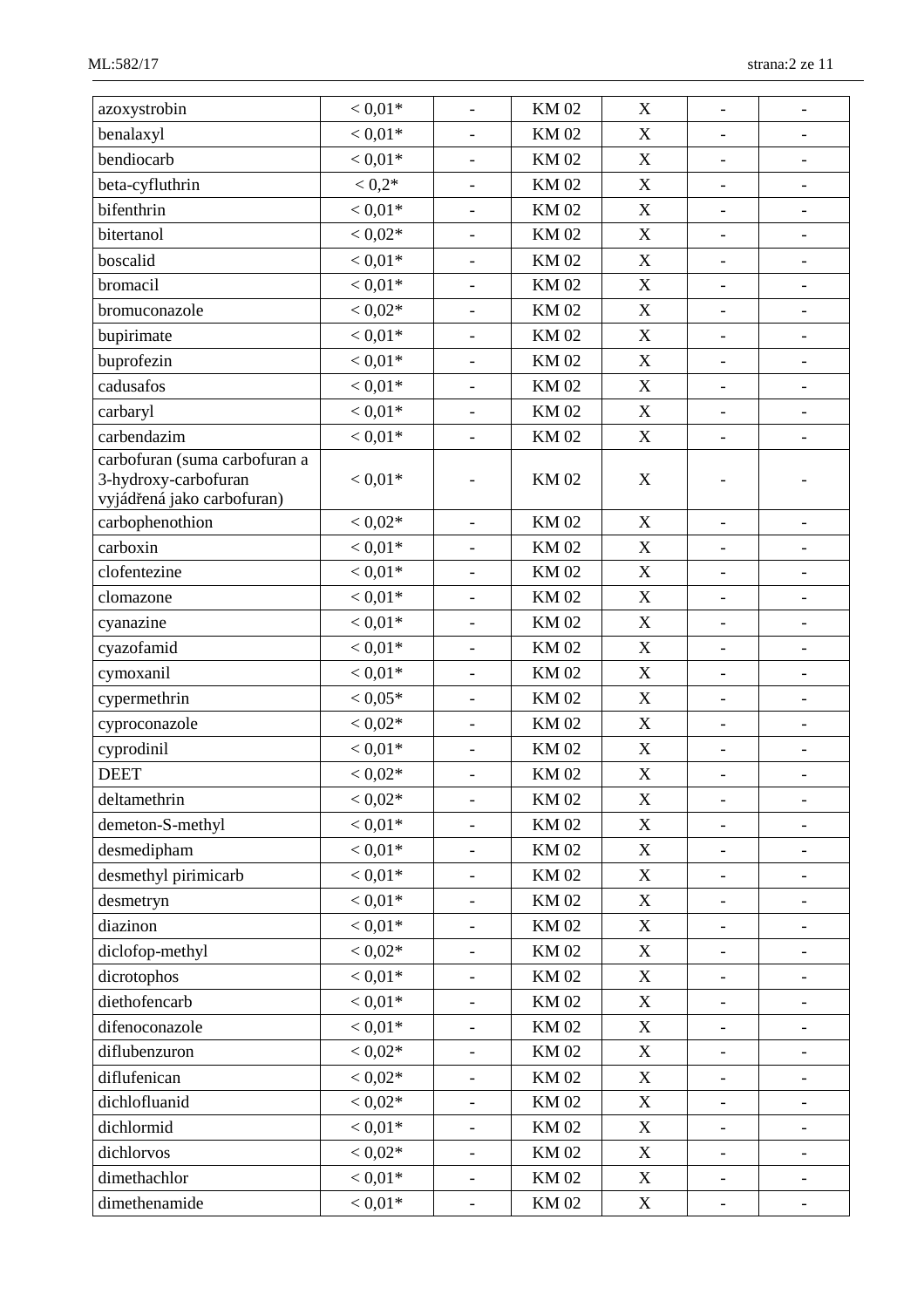| dimethoate (suma dimethoate a<br>omethoate vyjádřená jako<br>dimethoate)                                                                                               | $< 0.01*$ |                          | <b>KM02</b> | X                         |                              |                              |
|------------------------------------------------------------------------------------------------------------------------------------------------------------------------|-----------|--------------------------|-------------|---------------------------|------------------------------|------------------------------|
| dimethomorph                                                                                                                                                           | $< 0.01*$ | $\blacksquare$           | <b>KM02</b> | X                         | $\frac{1}{2}$                | $\overline{\phantom{a}}$     |
| dimoxystrobin                                                                                                                                                          | $< 0.01*$ | $\overline{\phantom{a}}$ | <b>KM02</b> | X                         | $\qquad \qquad \blacksquare$ | $\overline{\phantom{a}}$     |
| diniconazole                                                                                                                                                           | $< 0.01*$ |                          | <b>KM02</b> | X                         | $\overline{\phantom{a}}$     | $\overline{\phantom{a}}$     |
| dinotefuran                                                                                                                                                            | $< 0.02*$ | $\blacksquare$           | <b>KM02</b> | X                         | $\overline{a}$               | $\blacksquare$               |
| disulfoton (suma disulfoton,                                                                                                                                           |           |                          |             |                           |                              |                              |
| disulfoton-sulfone a disulfoton-<br>sulfoxide vyjádřená jako<br>disulfoton)                                                                                            | $< 0.02*$ | $\overline{\phantom{0}}$ | <b>KM02</b> | X                         |                              |                              |
| diuron                                                                                                                                                                 | $< 0.02*$ | $\blacksquare$           | <b>KM02</b> | X                         | $\overline{\phantom{a}}$     | $\overline{\phantom{a}}$     |
| <b>DMSA</b>                                                                                                                                                            | $< 0.01*$ | $\blacksquare$           | <b>KM02</b> | $\mathbf X$               |                              | $\overline{\phantom{a}}$     |
| dodine                                                                                                                                                                 | $< 0.02*$ | $\overline{\phantom{a}}$ | <b>KM02</b> | $\boldsymbol{\mathrm{X}}$ | $\overline{\phantom{a}}$     | $\overline{\phantom{0}}$     |
| <b>EPN</b>                                                                                                                                                             | $< 0.05*$ |                          | <b>KM02</b> | $\mathbf X$               | $\overline{\phantom{a}}$     | $\overline{\phantom{a}}$     |
| epoxiconazole                                                                                                                                                          | $< 0.01*$ |                          | <b>KM02</b> | $\boldsymbol{\mathrm{X}}$ | $\overline{\phantom{0}}$     | $\qquad \qquad -$            |
| ethiofencarb                                                                                                                                                           | $< 0.01*$ | $\overline{\phantom{a}}$ | <b>KM02</b> | $\boldsymbol{\mathrm{X}}$ | $\overline{\phantom{0}}$     | $\overline{\phantom{0}}$     |
| ethion                                                                                                                                                                 | $< 0.01*$ | $\blacksquare$           | <b>KM02</b> | $\boldsymbol{X}$          | $\overline{\phantom{a}}$     | $\overline{\phantom{a}}$     |
| ethirimol                                                                                                                                                              | $< 0.01*$ | $\overline{\phantom{a}}$ | <b>KM02</b> | $\boldsymbol{\mathrm{X}}$ | $\overline{\phantom{0}}$     | $\overline{\phantom{0}}$     |
| ethofumesate                                                                                                                                                           | $< 0.01*$ |                          | <b>KM02</b> | X                         | $\overline{\phantom{0}}$     | $\overline{\phantom{a}}$     |
| ethoprophos                                                                                                                                                            | $< 0.01*$ | $\overline{\phantom{a}}$ | <b>KM02</b> | $\boldsymbol{X}$          | $\qquad \qquad \blacksquare$ | $\overline{\phantom{a}}$     |
| etofenprox                                                                                                                                                             | $< 0.01*$ | $\overline{\phantom{a}}$ | <b>KM02</b> | X                         | $\overline{\phantom{a}}$     | $\overline{\phantom{a}}$     |
| etrimfos                                                                                                                                                               | $< 0.01*$ |                          | <b>KM02</b> | X                         | $\overline{\phantom{0}}$     |                              |
| famoxadone                                                                                                                                                             | $< 0.02*$ | $\overline{\phantom{a}}$ | <b>KM02</b> | $\mathbf X$               |                              |                              |
| fenamidone                                                                                                                                                             |           |                          | <b>KM02</b> | $\mathbf X$               | $\overline{\phantom{a}}$     | $\overline{\phantom{a}}$     |
| fenamiphos (suma fenamiphos,                                                                                                                                           | $< 0.01*$ | $\overline{\phantom{a}}$ |             |                           | $\overline{\phantom{a}}$     | $\overline{\phantom{a}}$     |
| fenamiphos-sulfone a<br>fenamiphos-sulfoxide<br>vyjádřená jako fenamiphos)                                                                                             | $< 0.01*$ |                          | <b>KM02</b> | $\boldsymbol{\mathrm{X}}$ |                              |                              |
| fenarimol                                                                                                                                                              | $< 0.05*$ | $\overline{\phantom{a}}$ | <b>KM02</b> | $\mathbf X$               | $\overline{\phantom{0}}$     |                              |
| fenazaquin                                                                                                                                                             | $< 0.01*$ | $\overline{\phantom{a}}$ | <b>KM02</b> | X                         | $\qquad \qquad -$            | $\qquad \qquad \blacksquare$ |
| fenbuconazole                                                                                                                                                          | $< 0.01*$ |                          | <b>KM02</b> | $\mathbf X$               |                              | $\overline{\phantom{a}}$     |
| fenbutatin oxide                                                                                                                                                       | $< 0.02*$ | $\overline{\phantom{a}}$ | <b>KM02</b> | $\mathbf X$               | $\overline{\phantom{0}}$     | $\overline{\phantom{a}}$     |
| fenhexamid                                                                                                                                                             | $< 0.02*$ | $\overline{\phantom{a}}$ | <b>KM02</b> | $\boldsymbol{X}$          | $\frac{1}{2}$                | $\qquad \qquad \blacksquare$ |
| fenoxaprop                                                                                                                                                             | $< 0.05*$ | $\overline{\phantom{a}}$ | <b>KM02</b> | $\boldsymbol{X}$          | $\overline{\phantom{a}}$     | $\overline{\phantom{a}}$     |
| fenoxaprop-ethyl                                                                                                                                                       | $< 0.01*$ |                          | <b>KM02</b> | $\mathbf X$               | $\overline{\phantom{0}}$     | $\overline{\phantom{a}}$     |
| fenoxycarb                                                                                                                                                             | $< 0.01*$ | $\overline{\phantom{a}}$ | <b>KM02</b> | $\boldsymbol{X}$          | $\overline{\phantom{a}}$     | $\qquad \qquad \blacksquare$ |
| fenpropathrin                                                                                                                                                          | $< 0.02*$ | $\overline{\phantom{a}}$ | <b>KM02</b> | $\boldsymbol{X}$          | $\qquad \qquad -$            | $\overline{\phantom{a}}$     |
| fenpropidin                                                                                                                                                            | $< 0.01*$ |                          | <b>KM02</b> | $\mathbf X$               | $\overline{\phantom{0}}$     | -                            |
| fenpropimorph                                                                                                                                                          | $< 0.01*$ | $\overline{\phantom{a}}$ | <b>KM02</b> | X                         | $\overline{\phantom{a}}$     | $\overline{\phantom{a}}$     |
| fenpyroximate                                                                                                                                                          | $< 0.01*$ | $\overline{\phantom{a}}$ | KM 02       | X                         | $\overline{\phantom{a}}$     | $\overline{\phantom{a}}$     |
| fensulfothion                                                                                                                                                          | $< 0.01*$ |                          | <b>KM02</b> | $\boldsymbol{X}$          |                              | $\overline{\phantom{0}}$     |
| fenthion (suma fenthion,<br>fenthion-sulfone, fenthion-<br>sulfoxide, fenthion-oxon,<br>fenthion-oxon-sulfone a<br>fenthion-oxon-sulfoxide<br>vyjádřená jako fenthion) | $< 0.01*$ |                          | <b>KM02</b> | $\mathbf X$               |                              |                              |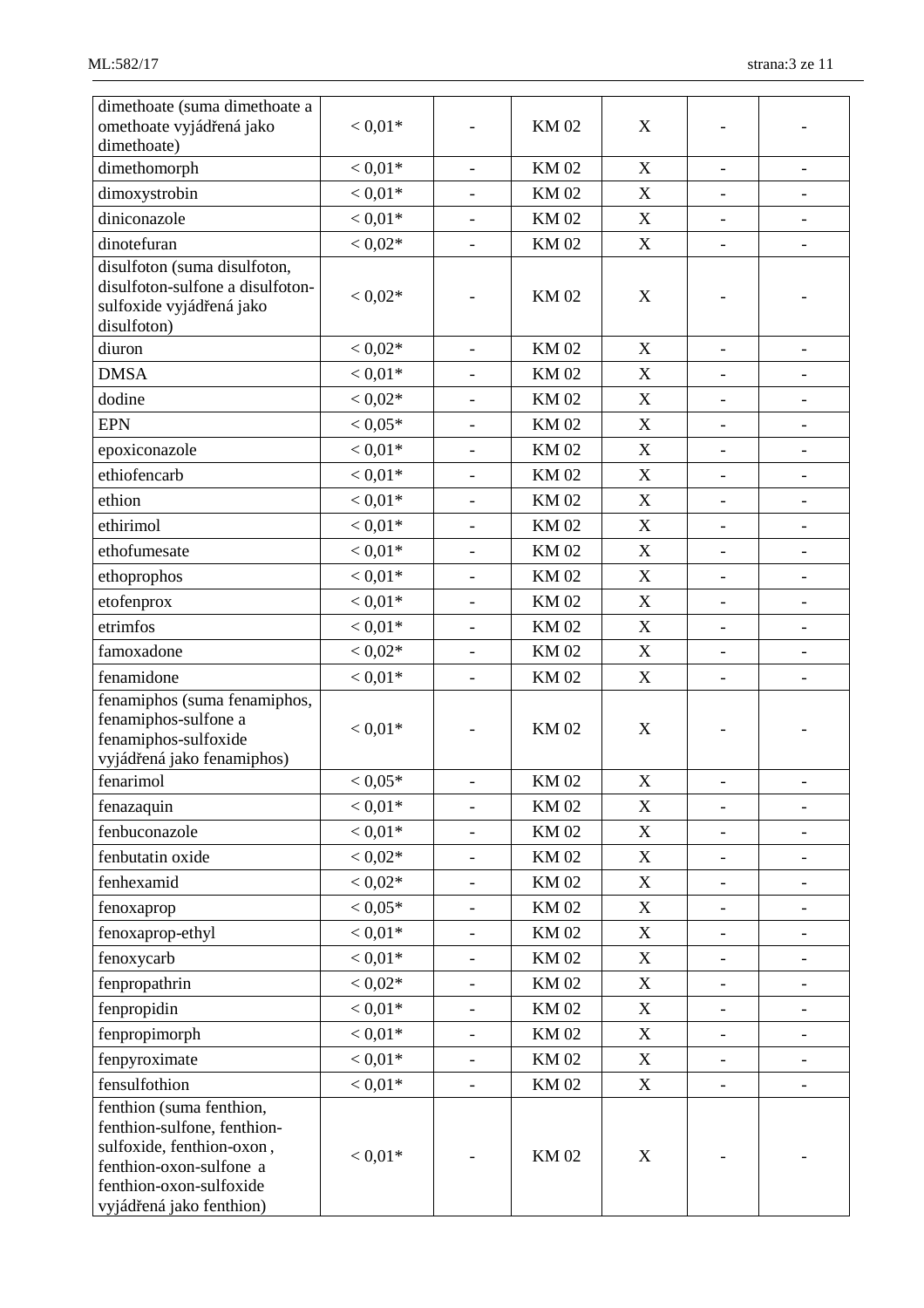| fentin (fentin vyjádřen jako | $< 0.01*$          |                              | <b>KM02</b>                | X                         |                              |                              |
|------------------------------|--------------------|------------------------------|----------------------------|---------------------------|------------------------------|------------------------------|
| triphenyltin kation)         |                    |                              |                            |                           |                              |                              |
| fipronil                     | $< 0.02*$          | $\blacksquare$               | <b>KM02</b>                | $\mathbf X$               | $\overline{a}$               | $\overline{\phantom{a}}$     |
| flonicamid                   | $< 0.02*$          | $\overline{\phantom{a}}$     | <b>KM02</b>                | $\mathbf X$               | $\qquad \qquad \blacksquare$ | $\qquad \qquad \blacksquare$ |
| florasulam                   | $< 0.01*$          |                              | <b>KM02</b>                | $\mathbf X$               | $\overline{\phantom{a}}$     | $\overline{\phantom{a}}$     |
| fluacrypyrim                 | $< 0.01*$          | $\blacksquare$               | <b>KM02</b>                | $\mathbf X$               | $\frac{1}{2}$                | $\overline{\phantom{a}}$     |
| fluazifop                    | $< 0.02*$          | $\overline{\phantom{a}}$     | <b>KM02</b>                | $\mathbf X$               | $\overline{\phantom{0}}$     | $\overline{\phantom{a}}$     |
| fluazifop-p-butyl            | $< 0.01*$          | $\overline{a}$               | <b>KM02</b>                | $\mathbf X$               | $\qquad \qquad \blacksquare$ | $\qquad \qquad \blacksquare$ |
| flucythrinate                | $< 0.02*$          | $\overline{\phantom{a}}$     | <b>KM02</b>                | $\boldsymbol{X}$          | $\overline{\phantom{0}}$     | $\overline{\phantom{a}}$     |
| flufenacet                   | $< 0.01*$          | $\overline{a}$               | <b>KM02</b>                | $\mathbf X$               | $\overline{\phantom{a}}$     | $\overline{\phantom{a}}$     |
| flufenoxuron                 | $< 0.01*$          | $\overline{\phantom{a}}$     | <b>KM02</b>                | $\mathbf X$               | $\qquad \qquad \blacksquare$ | $\qquad \qquad \blacksquare$ |
| flumioxazine                 | $< 0.02*$          | $\overline{\phantom{a}}$     | <b>KM02</b>                | $\boldsymbol{X}$          | $\qquad \qquad \blacksquare$ | $\qquad \qquad -$            |
| fluopicolide                 | $< 0.01*$          | $\qquad \qquad \blacksquare$ | <b>KM02</b>                | $\mathbf X$               | $\overline{\phantom{a}}$     | $\overline{\phantom{a}}$     |
| fluopyram                    | $< 0.01*$          | $\blacksquare$               | <b>KM02</b>                | $\mathbf X$               | $\overline{\phantom{0}}$     | $\overline{\phantom{a}}$     |
| fluoxastrobin                | $< 0.01*$          | $\overline{\phantom{a}}$     | <b>KM02</b>                | $\mathbf X$               | $\overline{\phantom{a}}$     | $\overline{\phantom{a}}$     |
| fluquinconazole              | $< 0.02*$          |                              | <b>KM02</b>                | $\boldsymbol{\mathrm{X}}$ | $\overline{\phantom{0}}$     | $\overline{\phantom{a}}$     |
| flurochloridone              | $< 0.01*$          | $\overline{\phantom{a}}$     | <b>KM02</b>                | $\mathbf X$               | $\overline{\phantom{a}}$     | $\overline{\phantom{a}}$     |
| fluroxypyr                   | $< 0.05*$          | $\overline{\phantom{a}}$     | <b>KM02</b>                | $\mathbf X$               | $\qquad \qquad \blacksquare$ | $\qquad \qquad \blacksquare$ |
| flusilazole                  | $< 0.01*$          | $\overline{\phantom{a}}$     | <b>KM02</b>                | $\mathbf X$               | $\overline{\phantom{0}}$     | $\overline{\phantom{a}}$     |
| flutolanil                   | $< 0.02*$          | $\overline{\phantom{a}}$     | <b>KM02</b>                | $\mathbf X$               | $\qquad \qquad \blacksquare$ | $\qquad \qquad \blacksquare$ |
| flutriafol                   | $< 0.02*$          | $\overline{\phantom{a}}$     | <b>KM02</b>                | X                         | $\qquad \qquad \blacksquare$ | $\overline{\phantom{a}}$     |
| fluxapyroxad                 | $< 0.01\mathrm{*}$ | $\overline{\phantom{a}}$     | <b>KM02</b><br>$\mathbf X$ |                           | $\overline{\phantom{a}}$     | $\qquad \qquad \blacksquare$ |
| fonofos                      | $< 0.05*$          | $\blacksquare$               | <b>KM02</b>                | $\mathbf X$               | $\frac{1}{2}$                | $\overline{\phantom{a}}$     |
| foramsulfuron                | $< 0.02*$          | $\overline{\phantom{a}}$     | <b>KM02</b>                | $\mathbf X$               | $\overline{\phantom{a}}$     | $\overline{\phantom{a}}$     |
| formetanate(hydrochloride)   | $< 0.01*$          | $\overline{\phantom{a}}$     | <b>KM02</b>                | $\mathbf X$               | $\overline{\phantom{a}}$     | $\overline{\phantom{a}}$     |
| formothion                   | $< 0.02*$          | $\qquad \qquad \blacksquare$ | <b>KM02</b>                | $\boldsymbol{X}$          | $\overline{\phantom{0}}$     | $\overline{\phantom{a}}$     |
| fosthiazate                  | $< 0.01*$          | $\overline{a}$               | <b>KM02</b>                | $\mathbf X$               | $\frac{1}{2}$                | $\qquad \qquad \blacksquare$ |
| furathiocarb                 | $< 0.01*$          | $\overline{\phantom{a}}$     | <b>KM02</b>                | $\mathbf X$               | $\qquad \qquad \blacksquare$ | $\overline{\phantom{a}}$     |
| haloxyfop (suma haloxyfop,   |                    |                              |                            |                           |                              |                              |
| haloxyfop-ethoxyethyl a      |                    |                              |                            |                           |                              |                              |
| haloxyfop-methyl vyjádřená   | $< 0.02*$          |                              | <b>KM02</b>                | X                         |                              |                              |
| jako haloxyfop)              |                    |                              |                            |                           |                              |                              |
| heptenophos                  | $< 0.01*$          | $\overline{a}$               | <b>KM02</b>                | X                         | $\overline{a}$               | $\overline{\phantom{a}}$     |
| hexaconazole                 | $< 0.02*$          | $\overline{\phantom{a}}$     | <b>KM02</b>                | $\boldsymbol{X}$          | $\overline{\phantom{a}}$     | $\overline{\phantom{a}}$     |
| hexazinone                   | $< 0.01*$          |                              | <b>KM02</b>                | X                         | $\overline{\phantom{0}}$     | $\overline{\phantom{a}}$     |
| hexythiazox                  | $< 0.01*$          |                              | <b>KM02</b>                | $\boldsymbol{X}$          | $\overline{\phantom{0}}$     | $\overline{\phantom{a}}$     |
| chlorantraniliprole          | $< 0.02*$          | $\overline{\phantom{a}}$     | <b>KM02</b>                | $\boldsymbol{X}$          | $\qquad \qquad \blacksquare$ | $\overline{\phantom{a}}$     |
| chlorfenvinphos              | $< 0.01*$          |                              | <b>KM02</b>                | $\boldsymbol{X}$          | $\overline{\phantom{a}}$     | $\overline{\phantom{a}}$     |
| chloridazon                  | $< 0.01*$          |                              | <b>KM02</b>                | $\boldsymbol{X}$          | $\overline{\phantom{0}}$     | -                            |
| chlorotoluron                | $< 0.01*$          | $\overline{\phantom{a}}$     | <b>KM02</b>                | $\mathbf X$               | $\overline{\phantom{a}}$     | $\overline{\phantom{a}}$     |
| chloroxuron                  | $< 0.01*$          | $\overline{\phantom{a}}$     | KM 02                      | $\mathbf X$               | $\overline{\phantom{a}}$     | $\overline{\phantom{a}}$     |
| chlorpropham                 | $< 0.1*$           | $\overline{\phantom{a}}$     | <b>KM02</b>                | $\boldsymbol{X}$          | $\overline{\phantom{0}}$     | $\overline{\phantom{a}}$     |
| chlorpyrifos                 | $< 0.02*$          | $\overline{a}$               | <b>KM02</b>                | $\mathbf X$               | $\overline{\phantom{0}}$     | -                            |
| chlorpyrifos-methyl          | $< 0.05*$          | $\overline{\phantom{a}}$     | <b>KM02</b>                | X                         | $\qquad \qquad \blacksquare$ | $\overline{\phantom{0}}$     |
| chlorsulfuron                | $< 0.02*$          | $\overline{\phantom{a}}$     | <b>KM02</b>                | X                         | $\overline{\phantom{a}}$     | $\overline{\phantom{a}}$     |
| imazalil                     | $< 0.01*$          |                              | <b>KM02</b>                | $\mathbf X$               |                              |                              |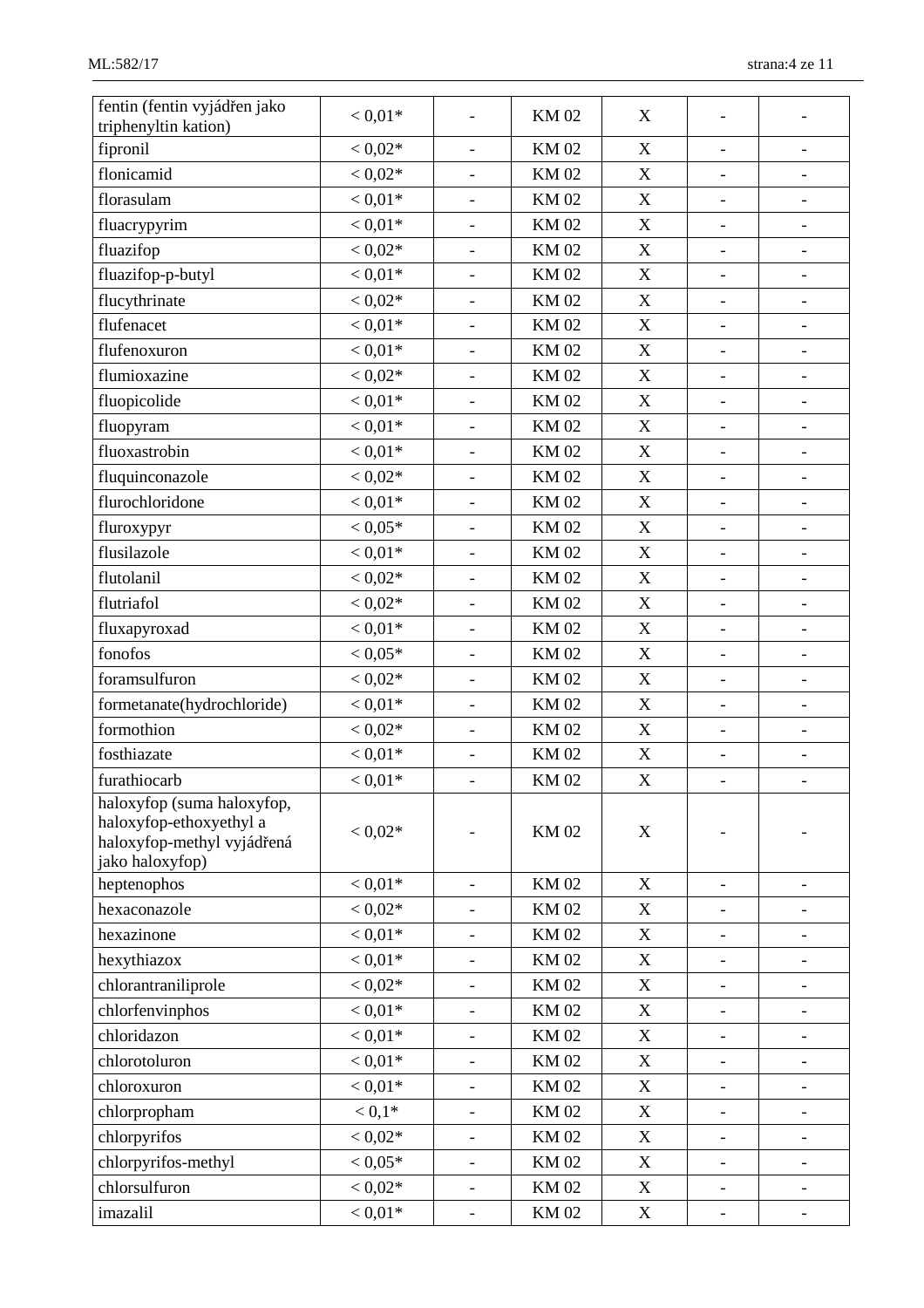| imazamethabenz-methyl                        | $< 0.01*$ | $\overline{\phantom{a}}$ | <b>KM02</b>                              | $\boldsymbol{\mathrm{X}}$ | $\overline{\phantom{a}}$     | $\qquad \qquad -$            |
|----------------------------------------------|-----------|--------------------------|------------------------------------------|---------------------------|------------------------------|------------------------------|
| imazamox                                     | $< 0.02*$ |                          | <b>KM02</b>                              | X                         | $\overline{\phantom{a}}$     | $\overline{\phantom{m}}$     |
| imazapyr                                     | $< 0.01*$ |                          | <b>KM02</b>                              | $\mathbf X$               | $\overline{\phantom{0}}$     | $\overline{\phantom{0}}$     |
| imazaquin                                    | $< 0.02*$ | $\frac{1}{2}$            | <b>KM02</b>                              | $\boldsymbol{\mathrm{X}}$ | $\overline{\phantom{0}}$     | $\overline{\phantom{a}}$     |
| imazethapyr                                  | $< 0.01*$ | $\overline{\phantom{a}}$ | <b>KM02</b>                              | $\boldsymbol{X}$          | $\frac{1}{2}$                | $\overline{\phantom{a}}$     |
| imazosulfuron                                | $< 0.02*$ | $\overline{\phantom{a}}$ | <b>KM02</b>                              | $\mathbf X$               | $\overline{\phantom{0}}$     | $\overline{\phantom{a}}$     |
| imidacloprid                                 | $< 0.01*$ |                          | <b>KM02</b>                              | $\mathbf X$               | -                            | $\overline{\phantom{a}}$     |
| indoxacarb                                   | $< 0.02*$ | $\overline{\phantom{a}}$ | <b>KM02</b>                              | X                         | $\overline{\phantom{a}}$     | $\qquad \qquad \blacksquare$ |
| iodosulfuron-methyl                          | $< 0.02*$ | $\overline{\phantom{a}}$ | <b>KM02</b>                              | $\mathbf X$               | $\qquad \qquad \blacksquare$ | $\overline{\phantom{a}}$     |
| iprovalicarb                                 | $< 0.01*$ |                          | <b>KM02</b>                              | $\boldsymbol{\mathrm{X}}$ | $\overline{\phantom{0}}$     | $\qquad \qquad -$            |
| isofenphos                                   | $< 0.01*$ | $\overline{\phantom{a}}$ | <b>KM02</b>                              | $\mathbf X$               | $\overline{\phantom{a}}$     | $\overline{\phantom{a}}$     |
| isofenphos-methyl                            | $< 0.01*$ | $\overline{\phantom{a}}$ | <b>KM02</b>                              | $\mathbf X$               | $\qquad \qquad \blacksquare$ | $\overline{\phantom{a}}$     |
| isoprocarb                                   | $< 0.02*$ |                          | <b>KM02</b>                              | $\boldsymbol{\mathrm{X}}$ | $\overline{\phantom{a}}$     | $\qquad \qquad \blacksquare$ |
| isoprothiolane                               | $< 0.01*$ | $\overline{\phantom{a}}$ | <b>KM02</b>                              | $\boldsymbol{\mathrm{X}}$ | $\overline{\phantom{0}}$     | $\overline{\phantom{0}}$     |
| isoproturon                                  | $< 0.01*$ | $\overline{\phantom{a}}$ | <b>KM02</b>                              | $\mathbf X$               | $\qquad \qquad -$            | $\overline{\phantom{a}}$     |
| kresoxim-methyl                              | $< 0.01*$ | $\overline{\phantom{a}}$ | <b>KM02</b>                              | X                         | $\overline{\phantom{a}}$     | $\overline{\phantom{a}}$     |
| lambda-cyhalothrin                           | $< 0.1*$  | $\equiv$                 | <b>KM02</b>                              | $\mathbf X$               | $\overline{a}$               | $\overline{\phantom{a}}$     |
| lenacil                                      | $< 0.01*$ | $\overline{\phantom{a}}$ | <b>KM02</b>                              | $\mathbf X$               | $\qquad \qquad \blacksquare$ | $\overline{\phantom{a}}$     |
| linuron                                      | $< 0.01*$ | $\overline{\phantom{a}}$ | <b>KM02</b>                              | $\mathbf X$               | $\overline{\phantom{a}}$     | $\overline{\phantom{a}}$     |
| lufenuron                                    | $< 0.02*$ |                          | <b>KM02</b><br>$\boldsymbol{\mathrm{X}}$ |                           | ÷,                           |                              |
| malathion (suma malathion a                  |           |                          |                                          |                           |                              |                              |
| malaoxon vyjádřená jako                      | $< 0.01*$ |                          | <b>KM02</b>                              | X                         |                              |                              |
| malathion)                                   |           |                          |                                          |                           |                              |                              |
| mandipropamid                                | $< 0.01*$ | $\overline{\phantom{a}}$ | <b>KM02</b>                              | X                         | $\overline{\phantom{a}}$     | $\overline{\phantom{a}}$     |
| mecarbam                                     | $< 0.01*$ | $\blacksquare$           | <b>KM02</b>                              | $\mathbf X$               | $\overline{\phantom{0}}$     | $\overline{\phantom{a}}$     |
| mefenpyr-diethyl                             | $< 0.01*$ | $\blacksquare$           | <b>KM02</b>                              | $\mathbf X$               | $\overline{\phantom{a}}$     | $\overline{\phantom{0}}$     |
| mepanipyrim                                  | $< 0.01*$ | $\overline{\phantom{a}}$ | <b>KM02</b>                              | $\mathbf X$               | $\qquad \qquad \blacksquare$ | $\qquad \qquad -$            |
| mepronil                                     | $< 0.01*$ |                          | <b>KM02</b>                              | $\mathbf X$               | $\overline{\phantom{0}}$     |                              |
| metaflumizone                                | $< 0.02*$ |                          | <b>KM02</b>                              | X                         |                              |                              |
| metalaxyl                                    | $< 0.01*$ |                          | <b>KM02</b>                              | $\boldsymbol{X}$          | $\overline{\phantom{a}}$     | $\overline{\phantom{a}}$     |
| metamitron                                   | $< 0.01*$ | $\overline{\phantom{a}}$ | <b>KM02</b>                              | X                         | $\qquad \qquad -$            | $\overline{\phantom{0}}$     |
| metazachlor                                  | $< 0.01*$ |                          | <b>KM02</b>                              | $\boldsymbol{X}$          | -                            | $\overline{\phantom{a}}$     |
| metconazole                                  | $< 0.01*$ | $\overline{\phantom{a}}$ | <b>KM02</b>                              | X                         | $\qquad \qquad \blacksquare$ | $\overline{\phantom{a}}$     |
| methacrifos                                  | $< 0.05*$ | $\overline{\phantom{a}}$ | <b>KM02</b>                              | $\boldsymbol{X}$          | $\qquad \qquad -$            | $\overline{\phantom{a}}$     |
| methamidophos                                | $< 0.01*$ |                          | <b>KM02</b>                              | X                         | $\overline{\phantom{0}}$     | $\overline{\phantom{a}}$     |
| methidathion                                 | $< 0.01*$ | $\blacksquare$           | <b>KM02</b>                              | X                         | $\blacksquare$               | $\overline{\phantom{a}}$     |
| methiocarb (suma methiocarb,                 |           |                          |                                          |                           |                              |                              |
| methiocarb-sulfone a<br>methiocarb-sulfoxide | $< 0.01*$ |                          | <b>KM02</b>                              | $\boldsymbol{X}$          |                              |                              |
| vyjádřená jako methiocarb)                   |           |                          |                                          |                           |                              |                              |
| methomyl a thiodicarb (suma                  |           |                          |                                          |                           |                              |                              |
| methomyl a thiodicarb                        | $< 0.01*$ |                          | <b>KM02</b>                              | X                         |                              |                              |
| vyjádřená jako methomyl)                     |           |                          |                                          |                           |                              |                              |
| methoxyfenozide                              | $< 0.01*$ | $\overline{\phantom{a}}$ | <b>KM02</b>                              | $\boldsymbol{X}$          | $\overline{\phantom{a}}$     | $\overline{\phantom{a}}$     |
| metobromuron                                 | $< 0.01*$ |                          | <b>KM02</b>                              | X                         | $\overline{\phantom{0}}$     | $\qquad \qquad \blacksquare$ |
| metolachlor                                  | $< 0.01*$ | $\overline{\phantom{0}}$ | <b>KM02</b>                              | $\mathbf X$               | $\overline{\phantom{0}}$     | $\qquad \qquad \blacksquare$ |
| metolcarb                                    | $< 0.02*$ | $\equiv$                 | <b>KM02</b>                              | $\mathbf X$               | $\qquad \qquad -$            | $\qquad \qquad \blacksquare$ |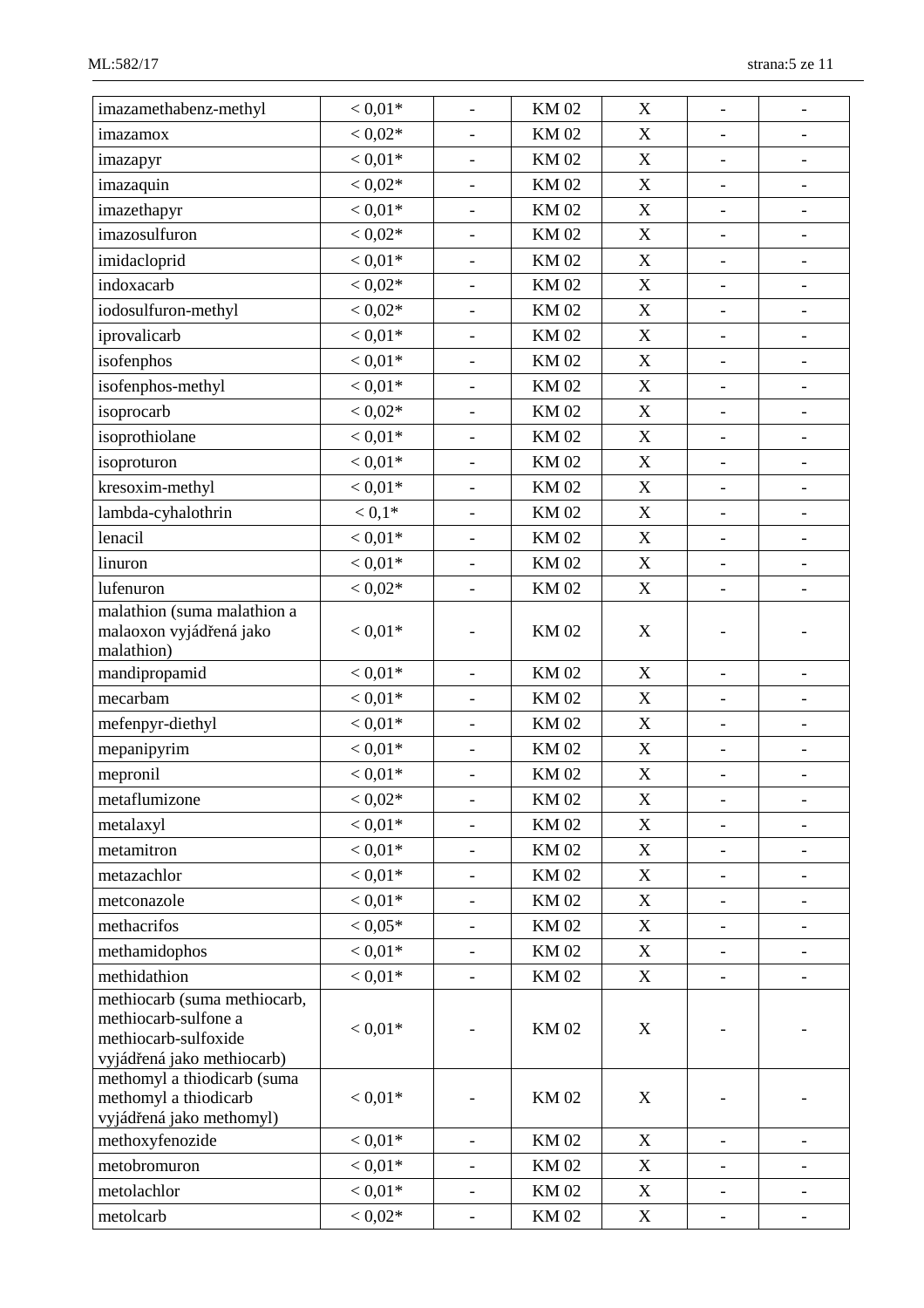| metominostrobin                                                                                                                                                | $< 0.01*$ | $\frac{1}{2}$            | <b>KM02</b> | $\boldsymbol{X}$          | $\overline{\phantom{a}}$     | $\overline{\phantom{0}}$     |
|----------------------------------------------------------------------------------------------------------------------------------------------------------------|-----------|--------------------------|-------------|---------------------------|------------------------------|------------------------------|
| metosulam                                                                                                                                                      | $< 0.01*$ | $\overline{\phantom{a}}$ | <b>KM02</b> | X                         | $\overline{\phantom{a}}$     | $\overline{\phantom{a}}$     |
| metoxuron                                                                                                                                                      | $< 0.01*$ |                          | <b>KM02</b> | $\mathbf X$               |                              |                              |
| metrafenone                                                                                                                                                    | $< 0.02*$ | $\overline{\phantom{0}}$ | <b>KM02</b> | $\mathbf X$               | $\overline{\phantom{a}}$     | $\overline{\phantom{a}}$     |
| metribuzin                                                                                                                                                     | $< 0.02*$ | $\blacksquare$           | <b>KM02</b> | $\boldsymbol{X}$          | $\blacksquare$               | $\overline{\phantom{a}}$     |
| metsulfuron-methyl                                                                                                                                             | $< 0.02*$ | $\overline{\phantom{a}}$ | <b>KM02</b> | $\mathbf X$               | $\overline{\phantom{a}}$     | $\overline{\phantom{a}}$     |
| mevinphos                                                                                                                                                      | $< 0.02*$ | $\overline{\phantom{a}}$ | <b>KM02</b> | $\mathbf X$               | $\overline{\phantom{a}}$     | $\overline{\phantom{a}}$     |
| monocrotophos                                                                                                                                                  | $< 0.01*$ | $\blacksquare$           | <b>KM02</b> | X                         | $\overline{\phantom{a}}$     | $\overline{\phantom{a}}$     |
| monolinuron                                                                                                                                                    | $< 0.01*$ | $\overline{\phantom{a}}$ | <b>KM02</b> | $\mathbf X$               | $\overline{\phantom{a}}$     | $\overline{\phantom{a}}$     |
| monuron                                                                                                                                                        | $< 0.02*$ |                          | <b>KM02</b> | X                         | $\overline{\phantom{a}}$     | $\qquad \qquad \blacksquare$ |
| myclobutanil                                                                                                                                                   | $< 0.01*$ | $\overline{\phantom{a}}$ | <b>KM02</b> | $\mathbf X$               | $\overline{\phantom{a}}$     | $\overline{\phantom{a}}$     |
| naled                                                                                                                                                          | $< 0.02*$ | $\overline{\phantom{a}}$ | <b>KM02</b> | $\mathbf X$               | $\overline{\phantom{a}}$     | $\overline{\phantom{a}}$     |
| napropamide                                                                                                                                                    | $< 0.01*$ | $\overline{\phantom{a}}$ | <b>KM02</b> | X                         | $\overline{\phantom{a}}$     | $\qquad \qquad -$            |
| neburon                                                                                                                                                        | $< 0.01*$ | $\overline{\phantom{a}}$ | <b>KM02</b> | X                         | $\qquad \qquad \blacksquare$ | $\overline{\phantom{0}}$     |
| nicosulfuron                                                                                                                                                   | $< 0.02*$ | $\blacksquare$           | <b>KM02</b> | $\boldsymbol{X}$          | $\blacksquare$               | $\overline{\phantom{a}}$     |
| norflurazon                                                                                                                                                    | $< 0.01*$ | $\overline{\phantom{a}}$ | <b>KM02</b> | X                         | $\overline{\phantom{a}}$     | $\overline{\phantom{a}}$     |
| oxadixyl                                                                                                                                                       | $< 0.01*$ | $\overline{\phantom{a}}$ | <b>KM02</b> | $\mathbf X$               | $\overline{\phantom{a}}$     | $\overline{\phantom{a}}$     |
| oxamyl                                                                                                                                                         | $< 0.01*$ | $\blacksquare$           | <b>KM02</b> | $\mathbf X$               | $\overline{\phantom{a}}$     | $\overline{\phantom{a}}$     |
| oxydemeton-methyl (suma<br>oxydemeton-methyl a<br>demethon-s-methyl-sulfone<br>vyjádřená jako oxydemeton-                                                      | $< 0.01*$ |                          | <b>KM02</b> | X                         |                              |                              |
| methyl)                                                                                                                                                        |           |                          |             |                           |                              |                              |
| oxyfluorfen                                                                                                                                                    | $< 0.05*$ |                          | <b>KM02</b> | $\boldsymbol{X}$          | $\overline{\phantom{a}}$     | $\overline{\phantom{a}}$     |
| paclobutrazol                                                                                                                                                  | $< 0.01*$ | $\overline{\phantom{a}}$ | <b>KM02</b> | $\mathbf X$               | $\overline{\phantom{a}}$     | $\overline{\phantom{a}}$     |
| penconazole                                                                                                                                                    | $< 0.01*$ | $\overline{\phantom{a}}$ | <b>KM02</b> | $\mathbf X$               | $\overline{\phantom{a}}$     | $\overline{\phantom{a}}$     |
| pencycuron                                                                                                                                                     | $< 0.01*$ | $\overline{\phantom{a}}$ | <b>KM02</b> | X                         | $\overline{\phantom{0}}$     | $\overline{\phantom{0}}$     |
| pendimethalin                                                                                                                                                  | $< 0.02*$ | $\overline{a}$           | <b>KM02</b> | $\mathbf X$               | $\qquad \qquad \blacksquare$ | $\overline{\phantom{0}}$     |
| permethrin                                                                                                                                                     | $< 0.01*$ |                          | <b>KM02</b> | $\mathbf X$               |                              |                              |
| pethoxamid                                                                                                                                                     | $< 0.02*$ | $\overline{\phantom{a}}$ | <b>KM02</b> | X                         | $\overline{\phantom{0}}$     | $\overline{\phantom{0}}$     |
| phenmedipham                                                                                                                                                   | $< 0.01*$ |                          | <b>KM02</b> | X                         |                              |                              |
| phenothrin                                                                                                                                                     | $< 0.01*$ | $\blacksquare$           | <b>KM02</b> | X                         | $\blacksquare$               | $\overline{\phantom{a}}$     |
| phenthoate                                                                                                                                                     | $< 0.01*$ | $\overline{\phantom{a}}$ | KM 02       | X                         | $\overline{\phantom{a}}$     | $\overline{\phantom{a}}$     |
| phorate (suma phorate,<br>phorate-sulfone, phorate-<br>sulfoxide, phorate-oxon,<br>phorate-oxon-sulfone a<br>phorate-oxon-sulfoxide<br>vyjádřená jako phorate) | $< 0.02*$ |                          | <b>KM02</b> | $\boldsymbol{\mathrm{X}}$ |                              |                              |
| phosalone                                                                                                                                                      | $< 0.01*$ |                          | <b>KM02</b> | $\mathbf X$               |                              |                              |
| phosmet (suma phosmet a<br>phosmet-oxon vyjádřená jako<br>phosmet)                                                                                             | $< 0.02*$ |                          | <b>KM02</b> | X                         |                              |                              |
| phosphamidon                                                                                                                                                   | $< 0.01*$ | $\equiv$                 | <b>KM02</b> | $\mathbf X$               | $\equiv$                     | $\blacksquare$               |
| phoxim                                                                                                                                                         | $< 0.01*$ | $\qquad \qquad -$        | <b>KM02</b> | $\mathbf X$               | $\overline{\phantom{0}}$     | -                            |
| picloram                                                                                                                                                       | $< 0.05*$ | $\overline{\phantom{a}}$ | KM 02       | X                         | $\overline{\phantom{a}}$     | $\overline{\phantom{a}}$     |
| picolinafen                                                                                                                                                    | $< 0.01*$ |                          | <b>KM02</b> | X                         | $\overline{\phantom{a}}$     | $\overline{\phantom{a}}$     |
| picoxystrobin                                                                                                                                                  | $< 0.01*$ | $\overline{\phantom{0}}$ | <b>KM02</b> | $\mathbf X$               | $\qquad \qquad -$            | $\qquad \qquad -$            |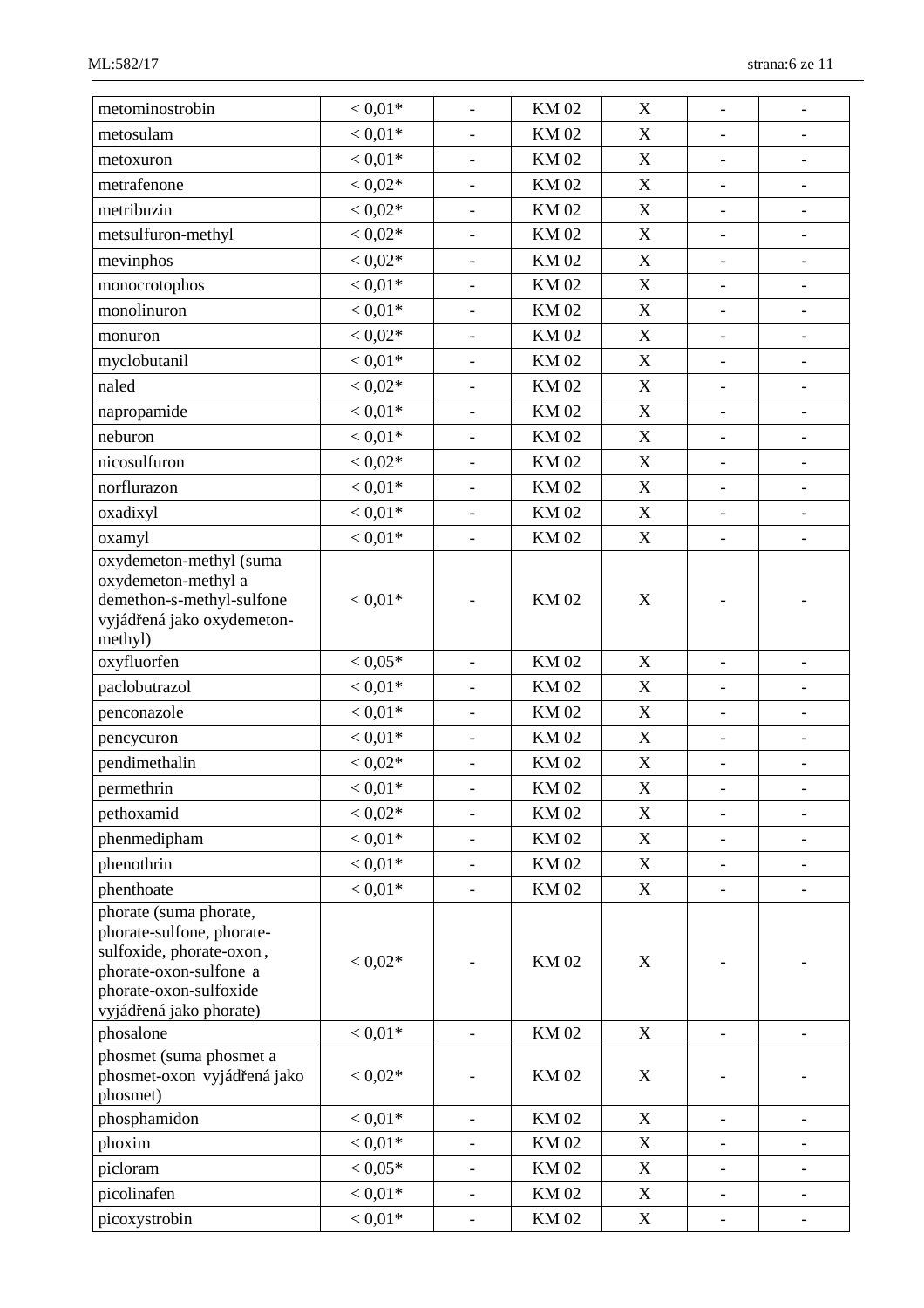| pinoxaden               | $< 0.01*$ | $\overline{\phantom{a}}$ | <b>KM02</b> | X                         | $\overline{\phantom{a}}$     | $\qquad \qquad -$            |
|-------------------------|-----------|--------------------------|-------------|---------------------------|------------------------------|------------------------------|
| piperonyl butoxide      | $< 0.01*$ | $\overline{\phantom{a}}$ | <b>KM02</b> | $\mathbf X$               | $\overline{\phantom{a}}$     | $\qquad \qquad -$            |
| pirimicarb              | $< 0.01*$ | $\overline{\phantom{a}}$ | <b>KM02</b> | $\mathbf X$               | $\overline{\phantom{a}}$     | $\overline{\phantom{0}}$     |
| pirimiphos-ethyl        | $< 0.01*$ | $\blacksquare$           | <b>KM02</b> | $\mathbf X$               | $\overline{\phantom{a}}$     | -                            |
| pirimiphos-methyl       | $< 0.01*$ | $\overline{\phantom{a}}$ | <b>KM02</b> | $\mathbf X$               | $\overline{\phantom{a}}$     | $\qquad \qquad -$            |
| profenofos              | $< 0.01*$ | $\overline{\phantom{a}}$ | <b>KM02</b> | $\mathbf X$               | $\overline{\phantom{a}}$     | $\overline{\phantom{0}}$     |
| prochloraz              | $< 0.01*$ | $\equiv$                 | <b>KM02</b> | X                         | $\overline{\phantom{a}}$     | $\overline{\phantom{a}}$     |
| prometon                | $< 0.01*$ | $\overline{\phantom{a}}$ | <b>KM02</b> | $\mathbf X$               | $\qquad \qquad -$            | $\overline{\phantom{0}}$     |
| prometryn               | $< 0.01*$ | $\overline{\phantom{a}}$ | <b>KM02</b> | $\mathbf X$               | $\overline{\phantom{a}}$     | $\overline{\phantom{0}}$     |
| propachlor              | $< 0.01*$ | $\overline{\phantom{a}}$ | <b>KM02</b> | $\mathbf X$               | $\overline{\phantom{a}}$     | $\qquad \qquad -$            |
| propamocarb             | $< 0.01*$ | $\overline{\phantom{a}}$ | <b>KM02</b> | $\mathbf X$               | $\qquad \qquad -$            | -                            |
| propaquizafop           | $< 0.01*$ | $\overline{\phantom{a}}$ | <b>KM02</b> | $\mathbf X$               | $\overline{\phantom{a}}$     | $\qquad \qquad \blacksquare$ |
| propargite              | $< 0.01*$ | $\overline{\phantom{a}}$ | <b>KM02</b> | X                         | $\qquad \qquad -$            | $\overline{\phantom{0}}$     |
| propazine               | $< 0.01*$ | $\overline{\phantom{a}}$ | <b>KM02</b> | $\mathbf X$               | $\overline{\phantom{a}}$     | $\overline{\phantom{a}}$     |
| propham                 | $< 0.02*$ | $\overline{\phantom{a}}$ | <b>KM02</b> | $\mathbf X$               | $\qquad \qquad -$            | $\qquad \qquad -$            |
| propiconazole           | $< 0.02*$ | $\qquad \qquad -$        | <b>KM02</b> | $\mathbf X$               | $\qquad \qquad \blacksquare$ | $\overline{\phantom{0}}$     |
| propoxur                | $< 0.01*$ |                          | <b>KM02</b> | $\mathbf X$               | $\overline{\phantom{a}}$     | $\qquad \qquad \blacksquare$ |
| propoxycarbazone        | $< 0.02*$ | $\blacksquare$           | <b>KM02</b> | $\mathbf X$               | $\qquad \qquad \blacksquare$ | $\qquad \qquad \blacksquare$ |
| propyzamide             | $< 0.01*$ | $\overline{\phantom{a}}$ | <b>KM02</b> | $\mathbf X$               | $\blacksquare$               | $\qquad \qquad \blacksquare$ |
| proquinazid             | $< 0.01*$ | $\overline{\phantom{a}}$ | <b>KM02</b> | $\mathbf X$               | $\overline{\phantom{0}}$     | $\overline{\phantom{0}}$     |
| prosulfocarb            | $< 0.01*$ | $\overline{\phantom{a}}$ | <b>KM02</b> | $\mathbf X$               | $\overline{\phantom{a}}$     | $\overline{\phantom{0}}$     |
| prothioconazole-desthio | $< 0.02*$ | $\overline{\phantom{a}}$ | <b>KM02</b> | $\mathbf X$               | $\qquad \qquad -$            | $\overline{\phantom{0}}$     |
| prothiofos              | $< 0.1*$  | $\overline{\phantom{a}}$ | <b>KM02</b> | $\mathbf X$               | $\overline{\phantom{a}}$     | $\overline{\phantom{0}}$     |
| pyraclostrobin          | $< 0.01*$ | $\blacksquare$           | <b>KM02</b> | $\mathbf X$               | $\blacksquare$               | $\qquad \qquad \blacksquare$ |
| pyrazophos              | $< 0.01*$ | $\overline{\phantom{a}}$ | <b>KM02</b> | $\mathbf X$               | $\qquad \qquad -$            | $\overline{\phantom{0}}$     |
| pyrethrins              | $< 0.02*$ | $\overline{\phantom{a}}$ | <b>KM02</b> | $\mathbf X$               | $\blacksquare$               | $\overline{\phantom{a}}$     |
| pyridaben               | $< 0.01*$ |                          | <b>KM02</b> | $\mathbf X$               |                              | -                            |
| pyridate                | $< 0.01*$ |                          | <b>KM02</b> | $\mathbf X$               |                              |                              |
| pyrifenox               | $< 0.01*$ | $\overline{\phantom{a}}$ | <b>KM02</b> | $\mathbf X$               | $\blacksquare$               | $\qquad \qquad -$            |
| pyrimethanil            | $< 0.01*$ |                          | <b>KM02</b> | $\mathbf X$               | $\overline{\phantom{a}}$     | $\overline{\phantom{0}}$     |
| pyriproxyfen            | $< 0.01*$ | $\overline{\phantom{a}}$ | <b>KM02</b> | $\mathbf X$               | $\frac{1}{2}$                |                              |
| quinalphos              | $< 0.01*$ | $\overline{\phantom{a}}$ | <b>KM02</b> | X                         | $\overline{\phantom{0}}$     | -                            |
| quinclorac              | $< 0.02*$ |                          | <b>KM02</b> | $\mathbf X$               |                              | $\overline{\phantom{0}}$     |
| quinmerac               | $< 0.01*$ |                          | <b>KM02</b> | X                         | $\qquad \qquad \blacksquare$ | $\qquad \qquad \blacksquare$ |
| quinoclamine            | $< 0.01*$ | $\overline{\phantom{a}}$ | <b>KM02</b> | $\boldsymbol{\mathrm{X}}$ | $\qquad \qquad -$            | $\overline{\phantom{0}}$     |
| quinoxyfen              | $< 0.01*$ | $\overline{\phantom{a}}$ | <b>KM02</b> | $\mathbf X$               | $\overline{\phantom{a}}$     | $\overline{\phantom{0}}$     |
| quizalofop              | $< 0.02*$ |                          | <b>KM02</b> | X                         | $\qquad \qquad \blacksquare$ | -                            |
| quizalofop-p-ethyl      | $< 0.01*$ | $\overline{\phantom{a}}$ | <b>KM02</b> | $\boldsymbol{\mathrm{X}}$ | $\overline{\phantom{a}}$     | $\overline{\phantom{0}}$     |
| resmethrin              | $< 0.02*$ | $\overline{\phantom{a}}$ | <b>KM02</b> | $\mathbf X$               | $\overline{\phantom{0}}$     |                              |
| rimsulfuron             | $< 0.02*$ | $\overline{\phantom{a}}$ | <b>KM02</b> | X                         | $\qquad \qquad \blacksquare$ | $\qquad \qquad -$            |
| rotenone                | $< 0.02*$ |                          | <b>KM02</b> | $\boldsymbol{\mathrm{X}}$ |                              |                              |
| simazine                | $< 0.01*$ | $\blacksquare$           | <b>KM02</b> | $\boldsymbol{\mathrm{X}}$ |                              | -                            |
| simetryn                | $< 0.01*$ | $\overline{\phantom{a}}$ | <b>KM02</b> | $\mathbf X$               | $\blacksquare$               | $\overline{\phantom{a}}$     |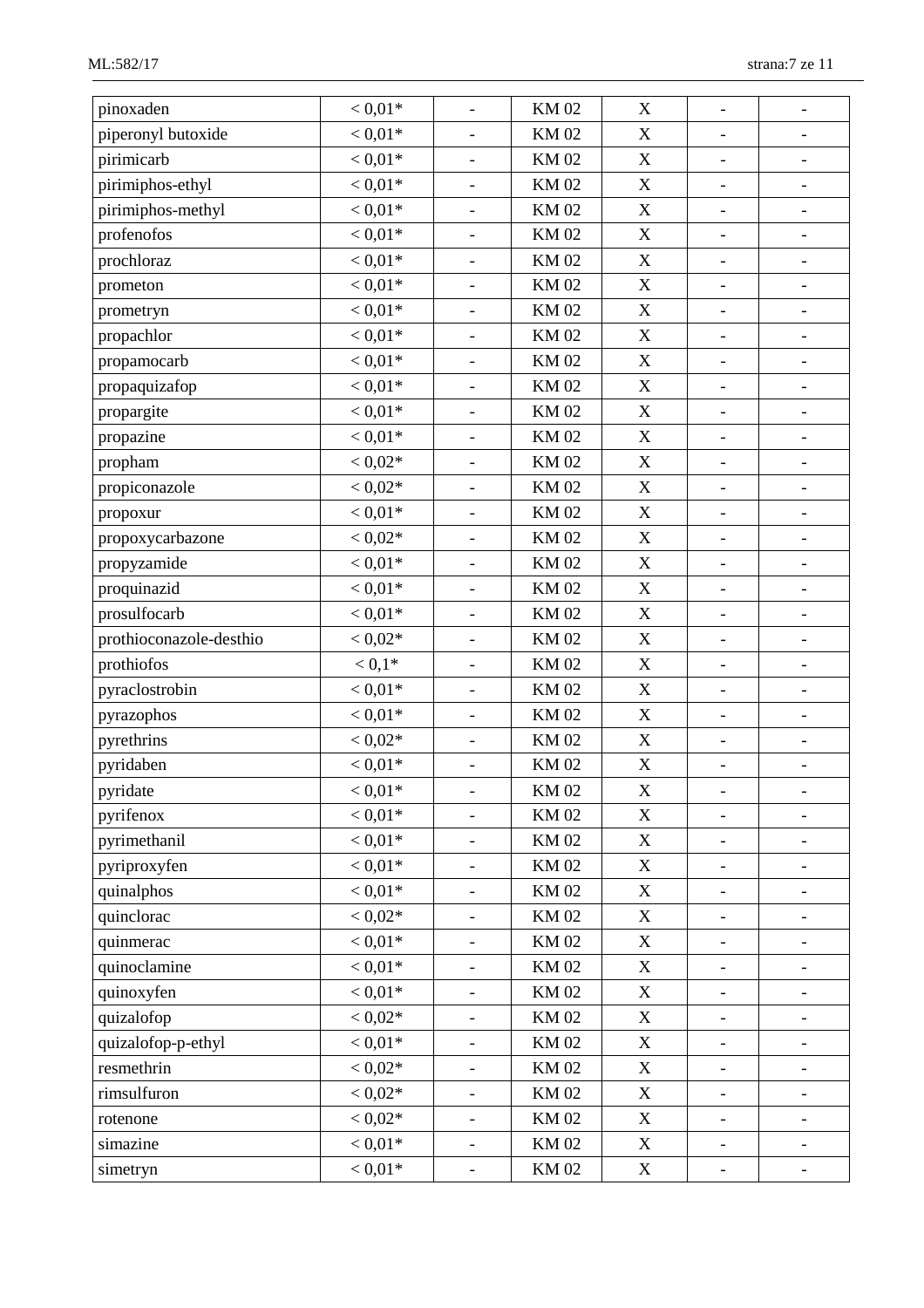| spinosad (suma spinosyn A a<br>spinosyn D vyjádřená jako<br>spinosad)                            | $< 0.02*$ |                          | <b>KM02</b> | X                |                              |                              |
|--------------------------------------------------------------------------------------------------|-----------|--------------------------|-------------|------------------|------------------------------|------------------------------|
| spirodiclofen                                                                                    | $< 0.02*$ | $\overline{\phantom{a}}$ | <b>KM02</b> | X                | $\frac{1}{2}$                | $\qquad \qquad \blacksquare$ |
| spiromesifen                                                                                     | $< 0.02*$ | $\overline{\phantom{a}}$ | <b>KM02</b> | X                | $\qquad \qquad \blacksquare$ | $\overline{\phantom{a}}$     |
| spirotetramat                                                                                    | $< 0.01*$ |                          | <b>KM02</b> | $\mathbf X$      | $\overline{\phantom{a}}$     | $\overline{\phantom{a}}$     |
| spiroxamine                                                                                      | $< 0.01*$ |                          | <b>KM02</b> | $\boldsymbol{X}$ | $\overline{\phantom{m}}$     | $\overline{\phantom{a}}$     |
| sulfosulfuron                                                                                    | $< 0.01*$ | $\overline{\phantom{a}}$ | <b>KM02</b> | $\mathbf X$      | $\overline{\phantom{a}}$     | $\overline{\phantom{a}}$     |
| sulfotep                                                                                         | $< 0.01*$ | $\overline{\phantom{a}}$ | <b>KM02</b> | $\mathbf X$      | $\overline{\phantom{a}}$     | $\overline{\phantom{a}}$     |
| tau-fluvalinate                                                                                  | $< 0.01*$ |                          | <b>KM02</b> | $\boldsymbol{X}$ | $\qquad \qquad -$            | $\overline{\phantom{a}}$     |
| tebuconazole                                                                                     | $< 0.02*$ | $\overline{\phantom{a}}$ | <b>KM02</b> | $\mathbf X$      | $\frac{1}{2}$                | $\overline{\phantom{a}}$     |
| tebufenozide                                                                                     | $< 0.01*$ | $\overline{\phantom{a}}$ | <b>KM02</b> | $\boldsymbol{X}$ | $\overline{\phantom{0}}$     | $\overline{\phantom{a}}$     |
| tebufenpyrad                                                                                     | $< 0.01*$ | $\overline{\phantom{a}}$ | <b>KM02</b> | $\boldsymbol{X}$ | $\overline{\phantom{a}}$     | $\overline{\phantom{a}}$     |
| teflubenzuron                                                                                    | $< 0.05*$ |                          | <b>KM02</b> | $\mathbf X$      | $\overline{\phantom{a}}$     | $\overline{\phantom{a}}$     |
| tepraloxydim                                                                                     | $< 0.02*$ | $\overline{\phantom{a}}$ | <b>KM02</b> | $\mathbf X$      | $\overline{\phantom{a}}$     | $\overline{\phantom{a}}$     |
| terbufos                                                                                         | $< 0.01*$ | $\overline{\phantom{0}}$ | <b>KM02</b> | X                | $\qquad \qquad \blacksquare$ | $\qquad \qquad \blacksquare$ |
| terbufos-sulfone                                                                                 | $< 0.01*$ |                          | <b>KM02</b> | $\boldsymbol{X}$ | $\overline{\phantom{0}}$     | $\overline{\phantom{a}}$     |
| terbufos-sulfoxide                                                                               | $< 0.01*$ | $\overline{\phantom{a}}$ | <b>KM02</b> | $\mathbf X$      | $\qquad \qquad \blacksquare$ | $\qquad \qquad \blacksquare$ |
| terbuthylazine                                                                                   | $< 0.01*$ | $\overline{\phantom{a}}$ | <b>KM02</b> | X                | $\frac{1}{2}$                | $\overline{\phantom{a}}$     |
| terbutryn                                                                                        | $< 0.01*$ | $\overline{\phantom{a}}$ | <b>KM02</b> | $\boldsymbol{X}$ | $\overline{\phantom{a}}$     | $\overline{\phantom{a}}$     |
| tetraconazole                                                                                    | $< 0.02*$ | $\blacksquare$           | <b>KM02</b> | $\mathbf X$      | $\overline{\phantom{a}}$     | $\overline{\phantom{a}}$     |
| tetramethrin                                                                                     | $< 0.02*$ | $\overline{\phantom{a}}$ | <b>KM02</b> | $\boldsymbol{X}$ | $\overline{\phantom{a}}$     | $\overline{\phantom{a}}$     |
| thiabendazole                                                                                    | $< 0.01*$ | $\overline{\phantom{a}}$ | <b>KM02</b> | X                | $\overline{\phantom{a}}$     | $\overline{\phantom{a}}$     |
| thiacloprid                                                                                      | $< 0.01*$ |                          | <b>KM02</b> | $\boldsymbol{X}$ |                              |                              |
| thiamethoxam (suma<br>thiamethoxam a clothianidin<br>vyjádřená jako thiamethoxam)                | $< 0.02*$ | $\overline{\phantom{0}}$ | <b>KM02</b> | X                |                              |                              |
| thifensulfuron-methyl                                                                            | $< 0.02*$ | $\overline{\phantom{a}}$ | <b>KM02</b> | X                |                              |                              |
| thiometon                                                                                        | $< 0.2*$  |                          | <b>KM02</b> | $\mathbf X$      |                              |                              |
| thiophanate-methyl                                                                               | $< 0.01*$ | $\blacksquare$           | <b>KM02</b> | X                | $\blacksquare$               | $\qquad \qquad -$            |
| tolclofos-methyl                                                                                 | $< 0.1*$  | $\overline{\phantom{a}}$ | <b>KM02</b> | X                | $\overline{\phantom{0}}$     |                              |
| tolylfluanid (suma tolylfluanid<br>a dimethylaminosulfotoluidide<br>vyjádřená jako tolylfluanid) | $< 0.02*$ |                          | <b>KM02</b> | X                |                              |                              |
| triadimefon a triadimenol<br>(suma triadimefon a<br>triadimenol)                                 | $< 0.1*$  |                          | <b>KM02</b> | X                |                              |                              |
| triasulfuron                                                                                     | $< 0.01*$ | $\overline{\phantom{0}}$ | <b>KM02</b> | $\mathbf X$      | $\overline{\phantom{0}}$     | -                            |
| triazophos                                                                                       | $< 0.01*$ | $\overline{\phantom{a}}$ | KM 02       | X                | $\qquad \qquad \blacksquare$ | $\overline{\phantom{a}}$     |
| tricyclazole                                                                                     | $< 0.01*$ |                          | <b>KM02</b> | $\boldsymbol{X}$ | $\overline{\phantom{0}}$     | $\overline{\phantom{a}}$     |
| trifloxystrobin                                                                                  | $< 0.01*$ |                          | <b>KM02</b> | X                |                              |                              |
| triflumuron                                                                                      | $< 0.02*$ | $\overline{\phantom{a}}$ | <b>KM02</b> | X                | $\qquad \qquad \blacksquare$ | $\overline{\phantom{a}}$     |
| triforine                                                                                        | $< 0.02*$ |                          | <b>KM02</b> | $\mathbf X$      | $\overline{\phantom{0}}$     | $\overline{\phantom{a}}$     |
| trichlorfon                                                                                      | $< 0.01*$ |                          | <b>KM02</b> | X                | $\overline{\phantom{0}}$     | $\overline{\phantom{0}}$     |
| trinexapac-ethyl                                                                                 | $< 0.02*$ | $\blacksquare$           | <b>KM02</b> | $\mathbf X$      | $\qquad \qquad \blacksquare$ | -                            |
| triticonazole                                                                                    | $< 0.02*$ | $\overline{\phantom{a}}$ | KM 02       | X                | $\blacksquare$               | $\overline{\phantom{a}}$     |
| vamidothion                                                                                      | $< 0.01*$ | $\overline{\phantom{a}}$ | <b>KM02</b> | $\mathbf X$      | $\qquad \qquad -$            | $\overline{\phantom{a}}$     |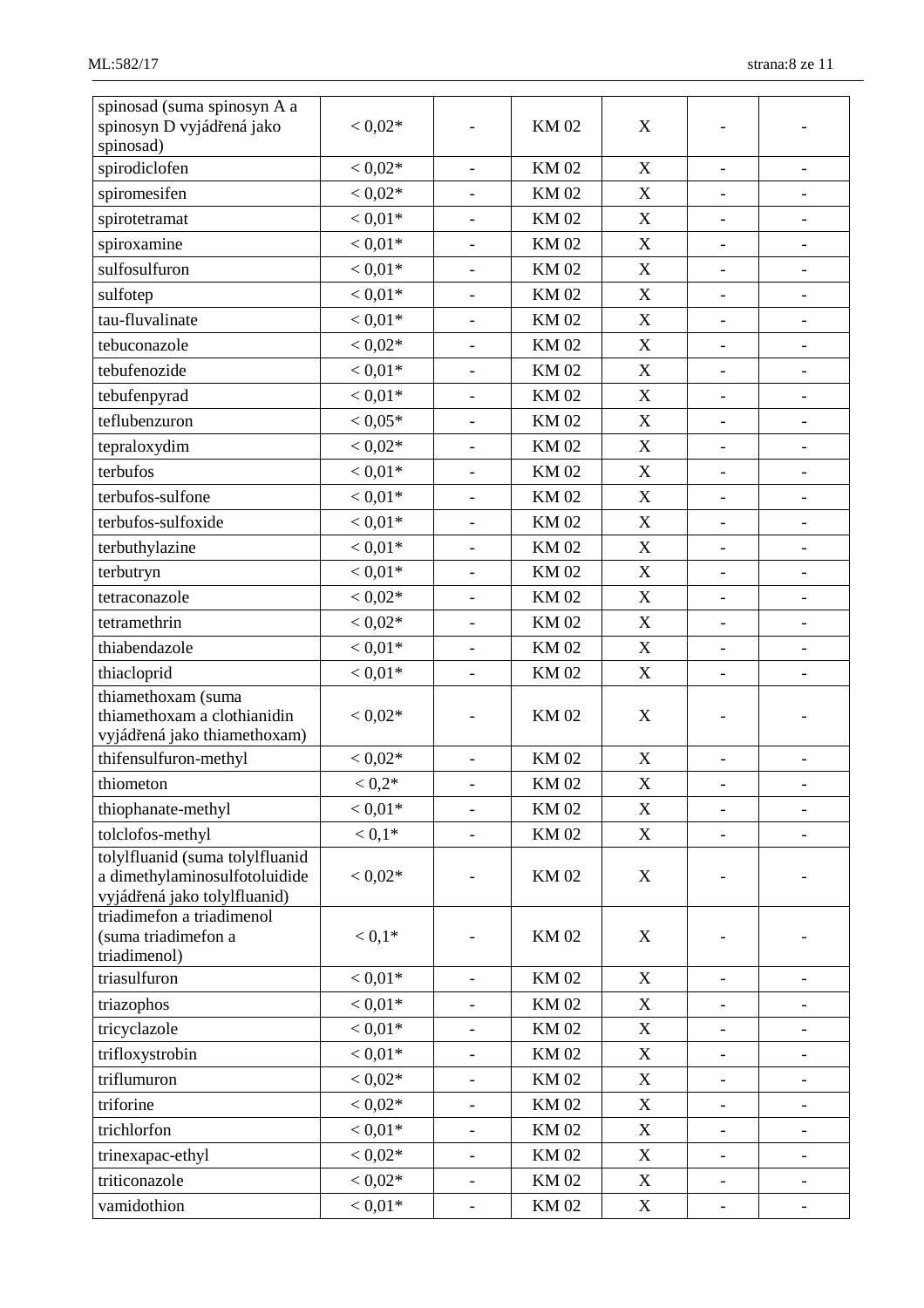| amıde<br>------ | $\bigcap$ 1 $\psi$<br>ה ו | $\sqrt{2}$<br>N/I<br><b>IZIMI</b> OZ | $ -$<br>$\ddot{\phantom{1}}$ |  |
|-----------------|---------------------------|--------------------------------------|------------------------------|--|

## **PAU:**

| Analyt                                                                                  | Koncentrace<br>$[\mu g/kg]$ | Rozšířená<br>Zkušební<br>nejistota<br>metoda<br>$[\mu g/kg]$ |             | Hodnocení<br>výsledků** | Limitní<br>hodnota<br>$[\mu g/kg]$ | <b>Specifikace</b><br>Poznámka |
|-----------------------------------------------------------------------------------------|-----------------------------|--------------------------------------------------------------|-------------|-------------------------|------------------------------------|--------------------------------|
| phenanthrene                                                                            | 11                          | 3                                                            | <b>KM08</b> | X                       |                                    |                                |
| anthracene                                                                              | 0,81                        | 0,20                                                         | <b>KM08</b> | X                       |                                    |                                |
| fluoranthene                                                                            | 1,8                         | 0,44                                                         | <b>KM08</b> | X                       |                                    |                                |
| pyrene                                                                                  | 3,2                         | 0,78                                                         | <b>KM08</b> | X                       |                                    |                                |
| $benz[a]$ anthracene                                                                    | 0,38                        | 0,091                                                        | <b>KM08</b> | X                       |                                    |                                |
| chrysene                                                                                | 0,38                        | 0,092                                                        | <b>KM08</b> | X                       |                                    |                                |
| $benzo[b]$ fluoranthene                                                                 | $< 0.010*$                  | ۰                                                            | <b>KM08</b> | X                       |                                    |                                |
| $benzo[k]$ fluoranthene                                                                 | $< 0.010*$                  | ۰                                                            | <b>KM08</b> | X                       |                                    |                                |
| benzo[a]pyrene                                                                          | $< 0.010*$                  | $\qquad \qquad -$                                            | <b>KM08</b> | X                       |                                    |                                |
| $dibenz[a,h]$ anthracene                                                                | $< 0.010*$                  | ۰                                                            | <b>KM08</b> | X                       |                                    |                                |
| $benzo[g,h,i]$ perylene                                                                 | $< 0.030*$                  | ۰                                                            | <b>KM08</b> | X                       |                                    |                                |
| indeno $[1,2,3-cd]$ pyrene                                                              | $< 0.010*$                  | $\overline{\phantom{0}}$                                     | <b>KM08</b> | X                       |                                    |                                |
| Suma benzo[a]pyrenu,<br>$benzo[a]$ anthracenu,<br>$benzo[b]$ fluoranthenu a<br>chrysenu | 0,76                        | 0,18                                                         | <b>KM08</b> | X                       |                                    |                                |

# **Mykotoxiny:**

| Analyt                         | Koncentrace<br>$[\mu g/kg]$ | Rozšířená<br>nejistota<br>$[\mu g/kg]$ | Zkušební<br>metoda | Hodnocení<br>výsledků** | Limitní<br>hodnota<br>$[\mu g/kg]$ | <b>Specifikace</b><br>Poznámka |
|--------------------------------|-----------------------------|----------------------------------------|--------------------|-------------------------|------------------------------------|--------------------------------|
| 3-acetyldeoxynivalenol         | $< 50*$                     |                                        | KM 06              | X                       |                                    | $\overline{\phantom{a}}$       |
| 15-acetyldeoxynivalenol        | $< 100*$                    |                                        | <b>KM06</b>        | X                       |                                    |                                |
| aflatoxin B1                   | $< 2*$                      |                                        | <b>KM06</b>        | X                       |                                    |                                |
| aflatoxin B2                   | $< 2*$                      |                                        | <b>KM06</b>        | X                       | ۰                                  |                                |
| aflatoxin G1                   | $< 2*$                      |                                        | <b>KM06</b>        | X                       |                                    |                                |
| aflatoxin G2                   | $< 2*$                      |                                        | <b>KM06</b>        | X                       | $\qquad \qquad -$                  |                                |
| agroclavine                    | $< 10*$                     |                                        | <b>KM06</b>        | X                       | $\qquad \qquad \blacksquare$       |                                |
| alternariol                    | $< 2*$                      |                                        | <b>KM06</b>        | X                       | $\qquad \qquad \blacksquare$       | $\overline{\phantom{a}}$       |
| alternariol-methylether        | $< 2*$                      |                                        | <b>KM06</b>        | X                       | -                                  |                                |
| beauvericin                    | $< 5*$                      |                                        | <b>KM06</b>        | X                       |                                    |                                |
| citrinin                       | $< 100*$                    |                                        | <b>KM06</b>        | X                       |                                    |                                |
| cyclopiazonic acid             | $< 1000*$                   |                                        | <b>KM06</b>        | X                       |                                    |                                |
| deoxynivalenol                 | $< 100*$                    |                                        | <b>KM06</b>        | X                       |                                    |                                |
| deoxynivalenol-3-<br>glucoside | $< 100*$                    |                                        | <b>KM06</b>        | X                       |                                    |                                |
| diacetoxyscirpenol             | $< 20*$                     |                                        | <b>KM06</b>        | X                       |                                    |                                |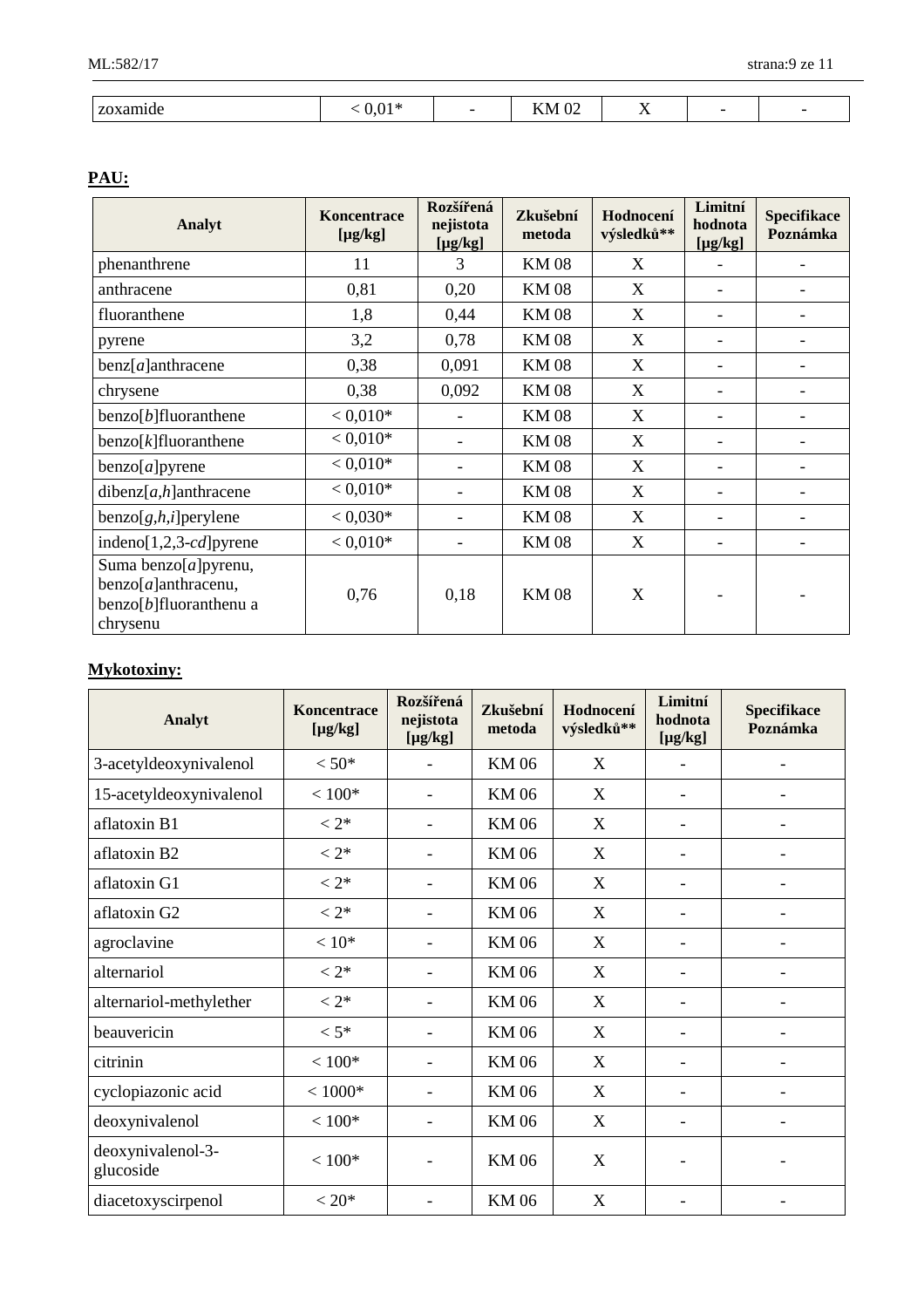| enniatin A        | $< 2*$          |                              | <b>KM06</b> | X                         |                              |                          |
|-------------------|-----------------|------------------------------|-------------|---------------------------|------------------------------|--------------------------|
| enniatin A1       | $< 2*$          | $\overline{\phantom{a}}$     | <b>KM06</b> | X                         | $\overline{\phantom{a}}$     |                          |
| enniatin B        | $\overline{2}$  | $\mathbf{1}$                 | <b>KM06</b> | $\mathbf X$               | $\overline{\phantom{0}}$     |                          |
| enniatin B1       | $\overline{3}$  | $\mathbf{1}$                 | <b>KM06</b> | $\mathbf X$               |                              |                          |
| ergocornine       | $< 50*$         |                              | <b>KM06</b> | X                         | $\overline{\phantom{a}}$     |                          |
| ergocorninine     | $< 50*$         | $\overline{\phantom{a}}$     | <b>KM06</b> | X                         | $\overline{\phantom{a}}$     |                          |
| ergocristine      | $< 50*$         | $\overline{\phantom{a}}$     | <b>KM06</b> | X                         | $\overline{\phantom{a}}$     | $\overline{\phantom{a}}$ |
| ergocristinine    | $< 50*$         | $\overline{\phantom{a}}$     | <b>KM06</b> | X                         | $\frac{1}{2}$                |                          |
| ergocryptine      | $< 50*$         |                              | <b>KM06</b> | X                         | $\overline{\phantom{a}}$     |                          |
| ergocryptinine    | $< 50*$         | $\overline{\phantom{a}}$     | <b>KM06</b> | X                         | $\qquad \qquad \blacksquare$ |                          |
| ergometrine       | $< 50*$         | $\overline{\phantom{a}}$     | <b>KM06</b> | X                         | $\overline{\phantom{a}}$     |                          |
| ergosine          | $< 50*$         | $\overline{\phantom{a}}$     | <b>KM06</b> | $\mathbf X$               | $\overline{\phantom{a}}$     | $\overline{\phantom{a}}$ |
| ergosinine        | $< 50*$         | $\overline{\phantom{a}}$     | <b>KM06</b> | X                         | $\frac{1}{2}$                |                          |
| ergotamine        | $< 50*$         | $\overline{\phantom{a}}$     | <b>KM06</b> | $\mathbf X$               | $\overline{\phantom{a}}$     |                          |
| ergotaminine      | $< 50*$         | $\overline{\phantom{a}}$     | <b>KM06</b> | X                         | $\qquad \qquad \blacksquare$ | $\overline{\phantom{a}}$ |
| fumonisin B1      | $< 200*$        | $\overline{\phantom{a}}$     | <b>KM06</b> | X                         | $\qquad \qquad \blacksquare$ |                          |
| fumonisin B2      | $< 200*$        | $\overline{\phantom{a}}$     | <b>KM06</b> | X                         | $\overline{\phantom{a}}$     | $\overline{\phantom{a}}$ |
| fumonisin B3      | $<200*$         | $\overline{\phantom{a}}$     | <b>KM06</b> | X                         | $\overline{\phantom{a}}$     | $\overline{\phantom{0}}$ |
| fusarenon X       | $< 200*$        | $\overline{\phantom{a}}$     | <b>KM06</b> | $\mathbf X$               | $\overline{\phantom{a}}$     |                          |
| gliotoxin         | $< 200*$        | $\overline{\phantom{a}}$     | <b>KM06</b> | $\boldsymbol{\mathrm{X}}$ | $\overline{\phantom{a}}$     | $\overline{\phantom{a}}$ |
| HT-2 toxin        | $< 50*$         | $\qquad \qquad -$            | <b>KM06</b> | X                         | $\overline{\phantom{a}}$     |                          |
| meleagrin         | $< 10*$         | $\overline{\phantom{a}}$     | <b>KM06</b> | X                         | $\overline{\phantom{a}}$     |                          |
| mycophenolic acid | $<10\mathrm{*}$ |                              | <b>KM06</b> | $\boldsymbol{\mathrm{X}}$ | $\qquad \qquad \blacksquare$ |                          |
| neosolaniol       | $< 50*$         |                              | <b>KM06</b> | X                         |                              |                          |
| nivalenol         | $< 200*$        |                              | <b>KM06</b> | X                         | $\overline{a}$               |                          |
| ochratoxin A      | 57              | 25                           | <b>KM06</b> | X                         |                              |                          |
| patulin           | $< 200*$        |                              | <b>KM06</b> | X                         | $\overline{\phantom{0}}$     |                          |
| paxilline         | $< 50*$         | $\overline{\phantom{a}}$     | <b>KM06</b> | X                         | $\qquad \qquad \blacksquare$ |                          |
| penicillic acid   | $<100*$         |                              | <b>KM06</b> | X                         |                              |                          |
| penitrem A        | $<100*$         |                              | <b>KM06</b> | X                         | $\overline{\phantom{a}}$     |                          |
| phomopsin A       | $< 1000*$       |                              | <b>KM06</b> | X                         | $\qquad \qquad -$            |                          |
| roquefortine C    | $< 10*$         | $\overline{\phantom{a}}$     | <b>KM06</b> | X                         | $\overline{\phantom{a}}$     |                          |
| stachybotrylactam | $< 200*$        | $\overline{\phantom{a}}$     | <b>KM06</b> | X                         | $\overline{\phantom{a}}$     |                          |
| sterigmatocystin  | $<10*$          | $\qquad \qquad \blacksquare$ | <b>KM06</b> | X                         | $\qquad \qquad -$            |                          |
| T-2 toxin         | $< 10*$         |                              | <b>KM06</b> | X                         | $\overline{\phantom{a}}$     |                          |
| tentoxin          | $< 20*$         | $\overline{\phantom{a}}$     | <b>KM06</b> | X                         | $\qquad \qquad \blacksquare$ |                          |
| tenuazonic acid   | $< 1000*$       | $\overline{\phantom{a}}$     | <b>KM06</b> | X                         | $\overline{\phantom{a}}$     |                          |
| verrucarol        | $< 1000*$       | $\overline{\phantom{0}}$     | <b>KM06</b> | X                         | $\overline{\phantom{a}}$     | $\overline{\phantom{a}}$ |